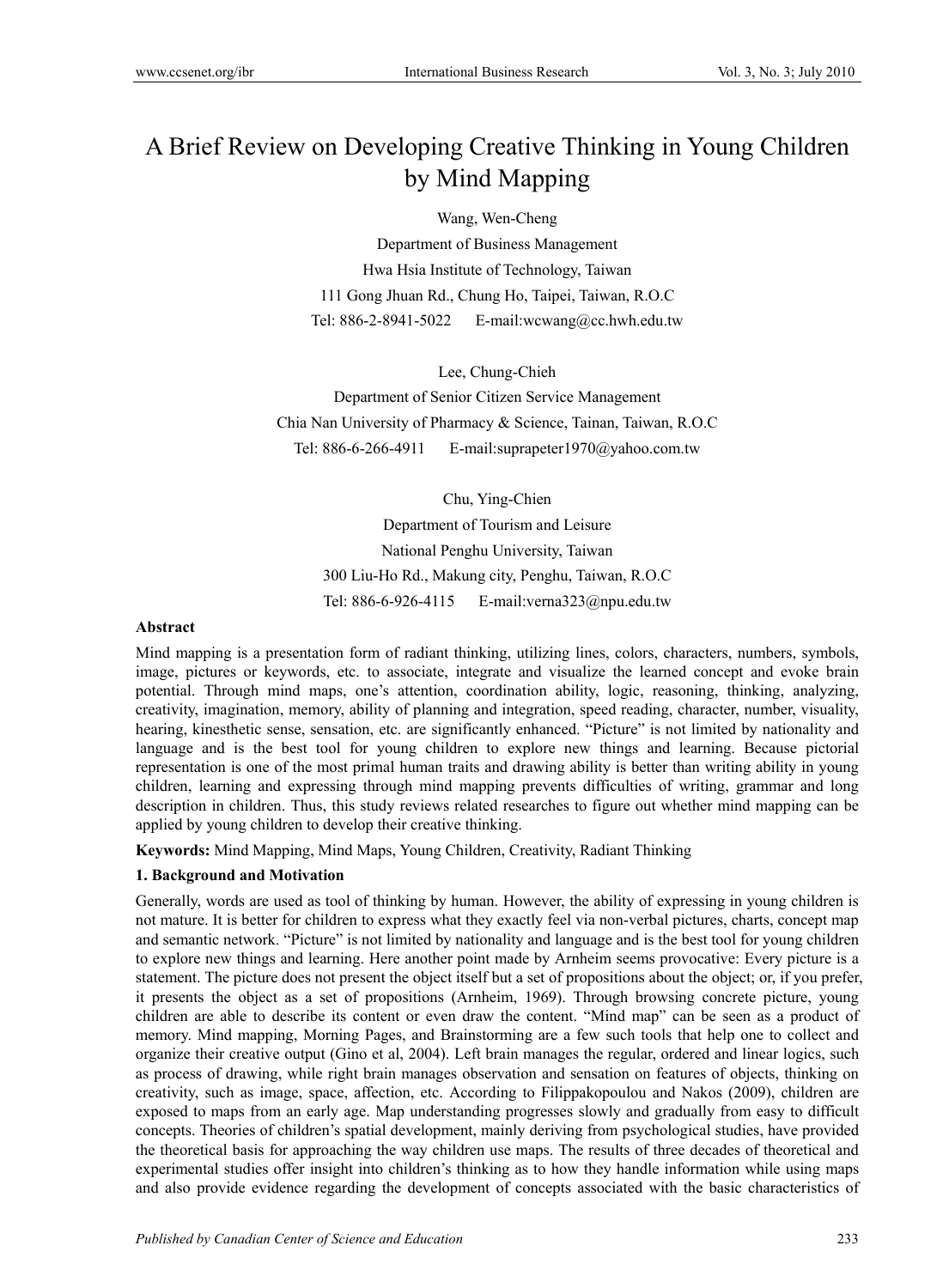maps. There is still a lot more to be said. Specialists on children and mapping persistently ask for map literacy, facing children as map users in the information technology era.

Previous studies have suggested that children's learning of the relation between number words and approximate numerosities depends on their verbal counting ability, and that children exhibit no knowledge of mappings between number words and approximate numerical magnitudes for number words outside their productive verbal counting range (Barth, Starra & Sullivan, 2009). Tony Buzan (1997) considers that radiant thinking is the most natural way for brain to function, while mind mapping is the best visualization tool to reflect radiant thinking of brain and maximize brain potential. As a graphic knowledge representation tool, a mind map 500 diagrams key ideas in a topic area and demonstrates the relationships among them (Novak, 1998; Hill, 2004). Thus, this study explores whether mind mapping can be applied by young children.

# **2. Theory and Practice of Mind Mapping**

Mind map is a presentation form of radiant thinking, utilizing lines, colors, characters, numbers, symbols, images, pictures or keywords, etc. to associate and integrate, visualize the learned concept and maximize brain potential. (Buzan & Buzan, 1996) (Fig.1). Mind mapping developed by Tony Buzan (1960) is a learning tool that can maximize brain potential in radiant thinking. In fact, some stakeholders have stated that this form of evaluation has helped them more clearly present and explain the impact and sustainability of their programs (Mary & Skye, 2009). Through the process of mind mapping, capability of analyzing, comprehending and memorizing information is enhanced. Through mind maps, one's attention, coordination ability, logic, reasoning, thinking, analyzing, creativity, imagination, memory, ability of planning and integration, speed reading, character, number, visuality, hearing, kinesthetic sense, sensation, etc. are significantly enhanced because mind map organizes large amount of information systematically.

Mind map is a useful key adopting association skill and utilizing pictures to express the thoughts to maximize brain potential. It is a skill to develop the whole brain, applying characters, images, numbers, logics, rhythm, colors and unique observation method, providing a limitedless and free imaginary space to the brain. Briefly, mind map is a map for the brain (Buzan & Buzan, 1996). Application of mind map is to construct "Divergent Thinking" in the brain. While applying mind mapping, ability of logical analyzing and reasoning of left brain and creative thinking and memory of right brain can be maximized.

Functions of mind map:

 $\bullet$  Build a concept or viewpoint in a broader scope or topic.

It provides a direction while planning or making decisions, helping users to collect and organize large amount information.

- It encourages users to solve problems by a new and creative way and thus enhances the effectiveness.
- It attracts and controls one's attention and thinking
- $\bullet$  It makes observation, reading, thinking or memorizing interesting.

Steps of mind mapping:

I. Put the topic in the center. To start from the center conforms to the way of thinking of mind and also follows the natural rule.

II. It is better to use good-quality and blank A3 or A4 paper and put it horizontally.

III. Good-quality paper make one feel comfortable, while blank paper provides a limitedless and free thinking space.

IV. Application of image- It is better to be colorful and three-dimensional because it triggers thinking and strengthens memory more easily when it more close to the real-life context

V. Application of color-Different colors has different meanings for everyone

VI. Application of words-Words on each line represents a keyword, written tidy in the blank space and put only one vocabulary.

VII. The length of the line should equal to size of figure or length of sentence.

VIII. The line should be smooth and structured and are linked to each other

IX. The thickness of lines depends on the distance from the center. The nearer the line to the center, the thicker the line is. But the application can be adjusted according to different situations.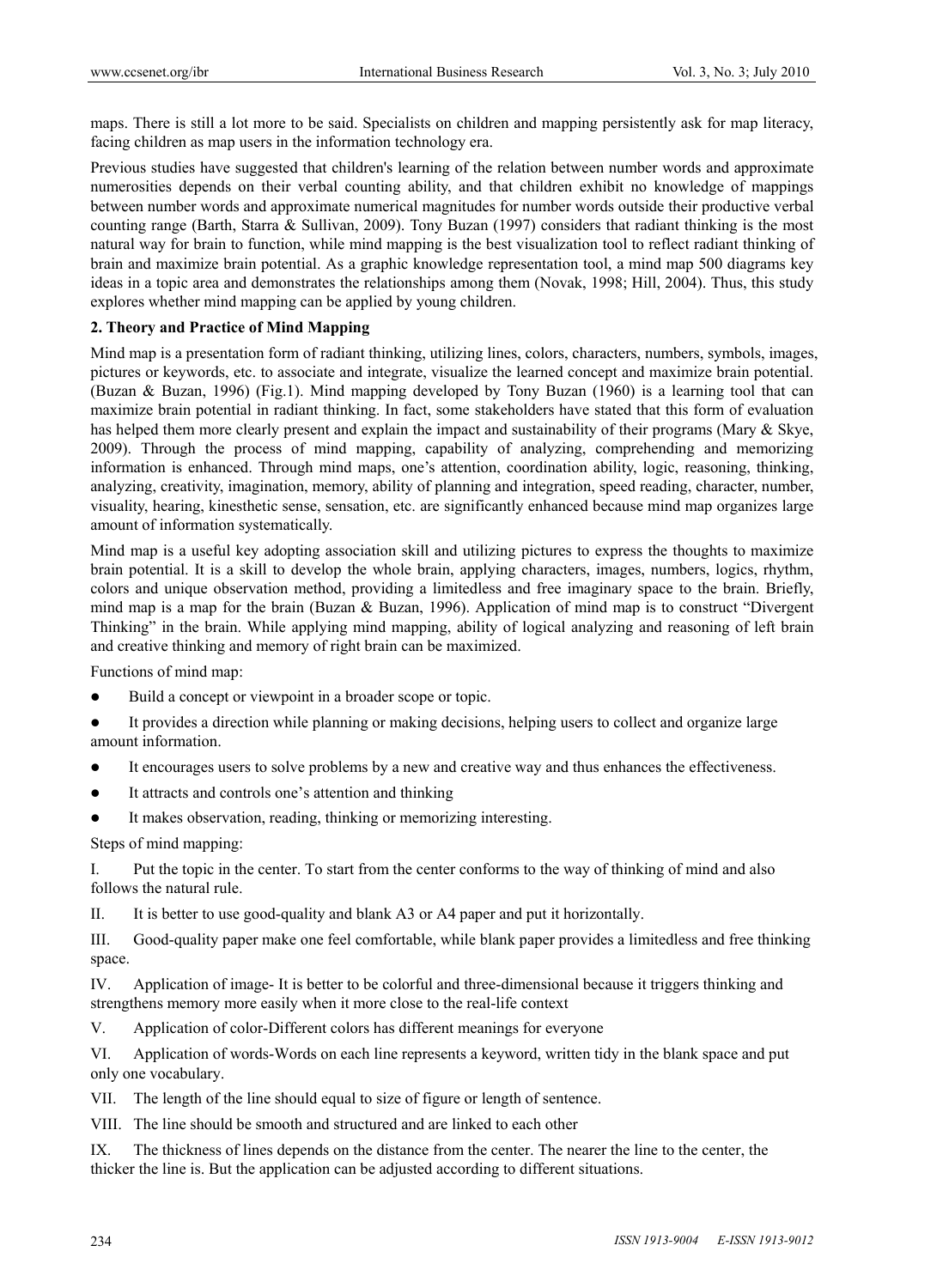X. The structure and levels of mind map is radiant guided by association.

XI. The structure must be clear and ordered (clockwise or counter clockwise, depending on individual habit or topic).

XII. It is important that the style of mind maps should highlight the points and demonstrate self-style.

## **3. Difference Between of Mind Map and Concept Map**

According to Novak & Cañas (2008), concept maps are graphical tools for organizing and representing knowledge. Concept maps include concepts, usually enclosed in circles or boxes of some type, and relationships between concepts indicated by a connecting line linking two concepts. Words on the line referred to as linking words or linking phrases, specify the relationship between the two concepts. Figure 2 shows an example of a concept map that describes the structure of concept maps.

The primary feature of concept map is its level structure expressing relationship between concepts. The most general and inclusive are placed on the top of map, while the secondary ones are placed under the primary ones. Thus when seeking to understand an answer, situation or event, it is suggested to use specific questions to construct concept map and understand specific knowledge by structure of concept map. Another feature of concept map is its cross linkages. It is to express the relations of concepts in concept map. Cross linkage explicates how knowledge of specific domain linked to the other. Thus, a good concept map must contain good level structure and easy to search for the required information. It is better to include some events or examples for explicating the concept.

The followings are advantages of concept map application:

• It visually presents complicated knowledge structure and linkages between two knowledge points by simple graph

It demonstrates one's knowledge of specific domain thoroughly and transparently.

It is a tool organizing messages surrounding primary concepts.

It increases comprehension toward concepts through defining causal relations, distinguishing level of concepts, organizing relationship of concepts and demonstrating other meaningful concept patterns.

• It allows learners to reflect the learning process over and over, predict possible behavior outcome and enhance learning effectiveness.

Steps of concept mapping:

I. Determine the center topic: Determine the center question, knowledge or concept to be explored via concept map and figure out concepts related to center topic via guiding of this topic and list out.

II. Sort the listed concepts: Place general, the most abstract and the most inclusive concepts on the top of map. There might be some difficulties while selecting the concept on the top of map. Reflecting on direction of center topic might be helpful for sorting concepts.

III. List out the rest of concepts according to the levels.

IV. Make a concept map: Place general, the most abstract and the most inclusive concepts on the top of map. There are only two or three inclusive concepts on the top of map.

V. Link these concepts with lines and put a conjunction on the line. These conjunctions must be able to clearly present the relationship between two concepts to make it a simple and valid thesis. When these concepts are linked and levels form, a corresponding meaning construction of knowledge, thesis and center topic can be found.

VI. Reorganize concept map: Increase or decrease concepts or alter relationship of upper level and lower level in the concept map.

VII. Figure out meaningful cross linkages in various branches of concepts and put conjunctions on the lines to present the relations, helping find a new relationship on knowledge of specific domain.

VIII. Detailed and concrete examples can be attached to these concepts by graphical symbols.

IX. For similar concepts, it can be presented by various structures of concept maps.

X. Difference between mind map and concept map is that concept map emphasizes that linkage of network is changeable. Mind map combines color and picture. Its line is wavy and the concept is written on the line; while mind map emphasizes that secondary concepts surround primary concepts. Mind map is a kind of semantic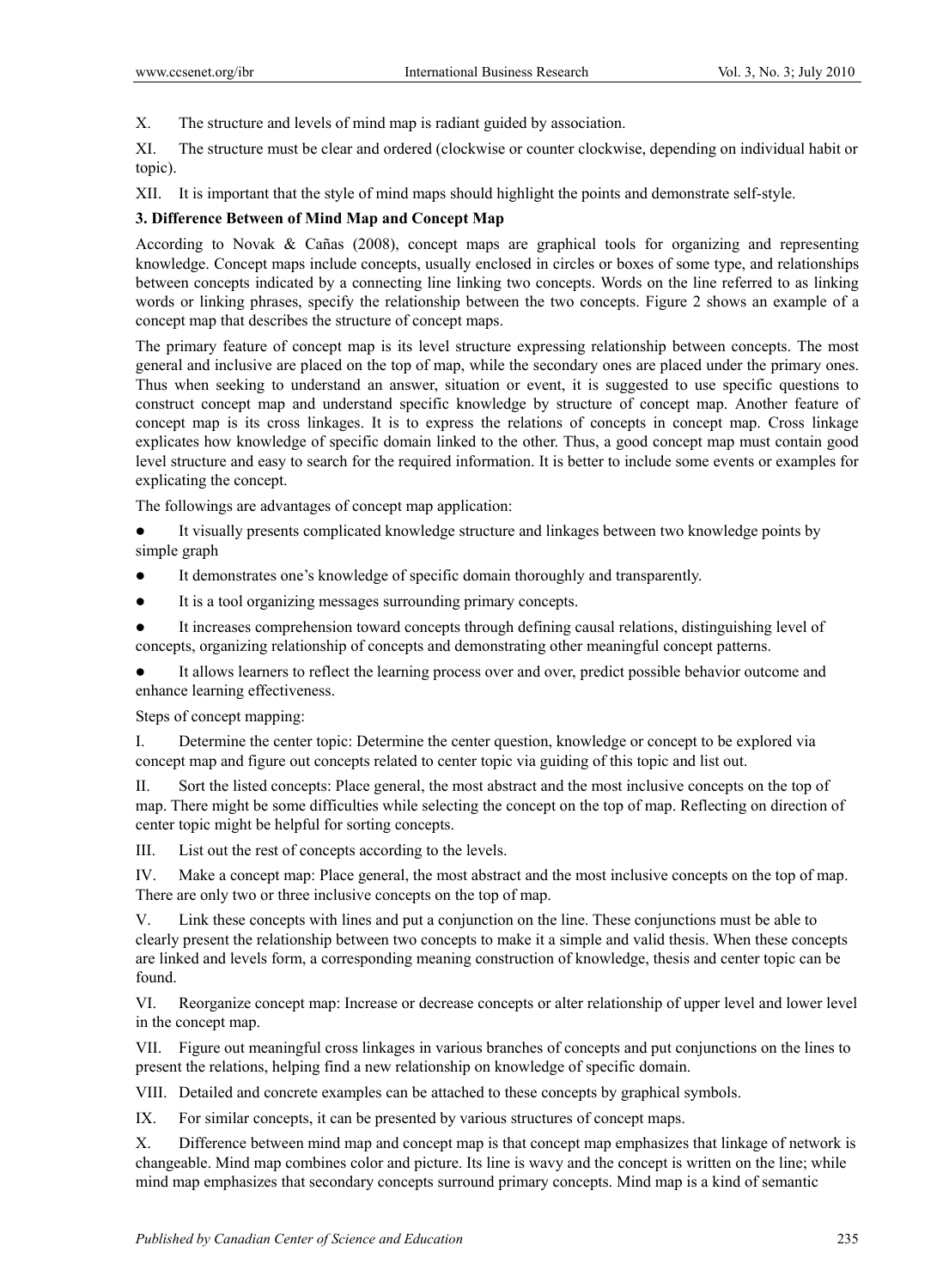mapping.

## **4. Related works on application of mind mapping in developing creativity of young children**

Generally, words are used as tool of thinking by human and thus neglect to combine non-verbal pictures, chart, concept map and semantic network. "**Mind mapping**" is helpful for problem-solving process and deduction. Under visuality and brainstorming provided by pictures and characters, one is able to use both hands and brain. Thoughts are evoked while drawing. Messages obtained from the process can be attached to the concepts and trigger learning motivation. If students are taught to use these non-verbal symbols to think (so-called "Abstract Thinking") and being equipped with this ability, creativity, comprehension and problem-solving ability will be enhanced. The followings are analysis on results of related works:

Aydin and Balim (2009) study aims at enabling the students learn the concepts within the unit "Systems in Our Body", in the 6th grade Science and Technology lesson, based on the constructivist approach. Additionally, the mental constructions of the students were tried to be interpreted by making them prepare mind and concept maps by hand and in the computer environment during the lesson, regarding the subjects in the unit. The principles of preparing mind and concept maps were explained and examples of these maps prepared by the students were also included in this study. According to Dalke (1998), young 3-year-olds showed some ability to make and use maps but performed poorly on the false belief tests. Children were more likely to use an incorrect map to predict behavior if the represented object was missing instead of in a wrong location. Many children were also able to predict that someone who used an incorrect map would not "**Find**" the object. In particular, it would be useful for at least two individuals to go through the mind map independently to help ensure objectivity when reporting the number and strength of the relationships and connections listed (Cresswell, 1998). These results contradict Perner's hypothesis and suggest that representational skills develop gradually rather than appearing in a radical conceptual shift at age 4. Mundya and Gilmore (2009) used a novel task to assess children's mapping ability, they showed that children can map in both directions between symbolic and nonsymbolic numerical representations and that this ability develops between 6 and 8 years of age. Moreover, we reveal that children's mapping ability is related to their achievement on tests of school mathematics over and above the variance accounted for by standard symbolic and nonsymbolic numerical tasks. Chen (2007) examined the role of experience on 2.5- to 5-year-old children's discovery of spatial mapping strategies. With experience, 3- to 4-year-olds discovered a strategy for mapping corresponding locations that shared both featural and spatial similarities. When featural and spatial correspondences were placed in conflict, requiring children to negotiate both object-centered and location-centered mapping possibilities, 4- to 5-year-olds proved capable of discovering a novel mapping strategy, abandoning an ineffective strategy, and generalizing the acquired strategy across analogous tasks. It has been successfully used in community serving programs and could be similarly applied in youth serving agencies (Wells & Arthur-Banning, 2007). Upon examining the mechanisms underlying developmental differences in strategy discovery and strategy change, the author observed that 3 key components contributed to the children's spatial mapping skills: encoding locations within each space, noticing a potential analogy between spaces, and detecting precise mapping correspondences. According to Atance and Meltzoff (2005), two experiments examine preschool-aged children's ability to anticipate physiological states of the self. One hundred and eight 3-, 4-, and 5-year-olds were presented with stories and pictorial scenes designed to evoke thought about future states such as thirst, cold, and hunger. They were asked to imagine themselves in these scenarios and to choose one item from a set of three that they would need. Only one of the items could be used to address the future state. In both experiments, developmental differences were obtained for correct item choices and types of verbal explanations. In Experiment 2, the performance of the 3- and 4-year-olds was negatively affected by introducing items that were semantically associated with the scenarios but did not address the future state, whereas the 5-year-olds' performance was not. According to the above exploration, it is known that mind mapping increases creativity of young children and allows cognition of children can be easily understood. With abundant colors, images, keywords or short sentences, such map integrates functions of right brain and left brain and facilitates thinking, memorizing, analyzing and triggering inspiration and allowing young children to learn via picture.

## **5. Conclusions**

Mind mapping is a thinking method which stimulates thinking and helps integrate thoughts and information, and it is also a strategy of thinking visualizing concepts (Buzan & Buzan, 1996). This mind mapping utilizes lines, colors, characters, numbers, symbols and pictures to quickly record information and thoughts, it clearly and easily record large amount of information or ideas which originally require magnitude of words to record on a mind map. The structure becomes open and organized, allowing one to organize a variety of information and evoke more new ideas. Finally, we propose some guidelines for later researches to improve course design of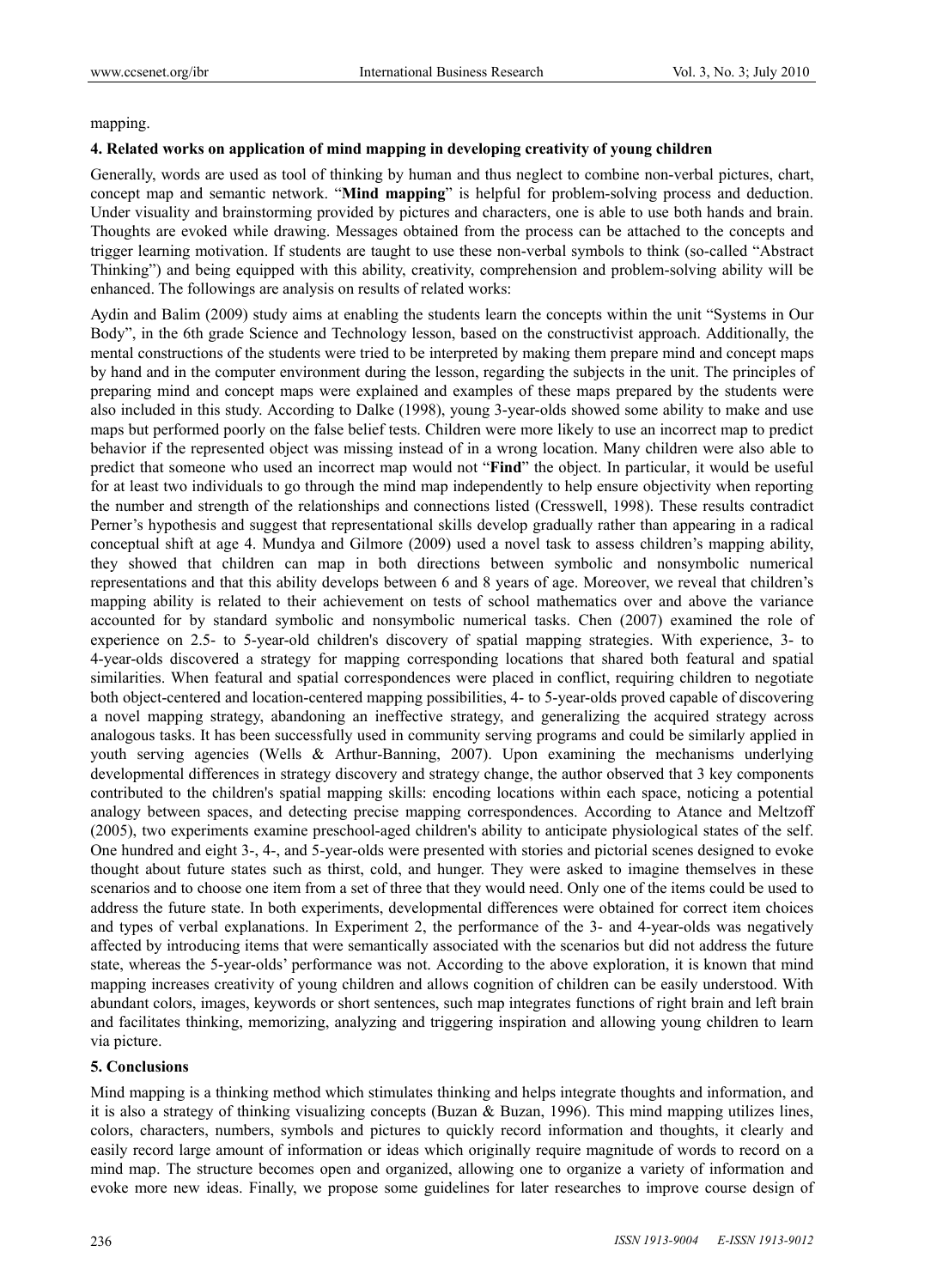information education for young children. This allows one to find that picture is helpful for young children on learning and interaction. However, there are still some unanswered questions, such as: how to implement mind mapping in teaching, how to train the teachers to master this method, etc., need further investigation.

#### **References**

Arnheim, R. (1969). *Visual Thinking. Berkeley*, University of California Press.

Cristina M. Atance & Andrew N. Meltzoff (2005). My future self: Young children's ability to anticipate and explain future states, *Cognitive Development*, 20(3). 341-361.

Cresswell, J. W. (1998). *Qualitative Inquiry & Research Design Choosing among five traditions*. London, Sage.

Dalke H. (1998). *Colour Guidelines for Bus Environment*. London Transport.

Eleanor Mundy & Camilla K. Gilmore. (2009). Children's mapping between symbolic and nonsymbolic representations of number, *Journal of Experimental Child Psychology*, 103(4). 490-502.

Gino YU, Roy HORAN, Michael MAMAS & Barbara WEISSHAAR (2004). Recovering Creativity: For Personal Evolution, Industry, and Society. *Journal of Youth Studies*, 7(2). p1-10.

Güliz Aydin & Ali Günay Balim. (2009). Technologically - supported mind and concept maps prepared by students on the subjects of the unit systems in our body, *Procedia - Social and Behavioral Sciences*, 1(1). p2838-2842.

Hill, L.H. (2004). Concept mapping in a pharmacy communications course to encourage meaningful student learning. *American Journal of Pharmaceutical Education*, 68(5).

Hilary Barth, Ariel Starra & Jessic Sullivan. (2009). Children's mappings of large number words to numerosities, *Cognitive Development*, 24(3). p248-264.

Joseph D. Novak & Alberto J. Cañas. (2008). The Theory Underlying Concept Maps and How to Construct and Use Them, Technical Report IHMC CmapTools 2006-01 Rev 01-2008, Florida Institute for Human and Machine Cognition, 2008.

Mary Sara Wells & Skye G. Arthur-Banning. (2009). Mapping Out Your Success: Using Mind Maps to Evaluate Youth Development Programs. *Journal of Youth Development*, 4(2). p105-111.

Novak, J.D. (1998). L*earning, Creating, and Using Knowledge: Concept Maps as Facilitative Tools in Schools and Corporations*. Mahwah, NJ: Lawrence Erlbaum Associates.

Tony Buzan. (1997). *The mind map boo*. London,.

Tony Buzan & Barry Buzan. (1996). *The Mind Map Book*. London: BBC Books

V. Filippakopouloua & B. Nakos. (2009). Children and Mapping, *International Encyclopedia of Human Geography,* p50-57.

Wells, M.S., & Arthur-Banning, S.G. (2007). South Carolina Children Youth and Families At-Risk (CYFAR) year end report. U.S. Department of Agriculture.

Zhe Chen. (2007). Learning to Map: Strategy Discovery and Strategy Change in Young Children, *Developmental Psychology*, 43(2). 386-403.

## **Notes**

Note 1. Mind Mapping

Note 2. Concept mapping